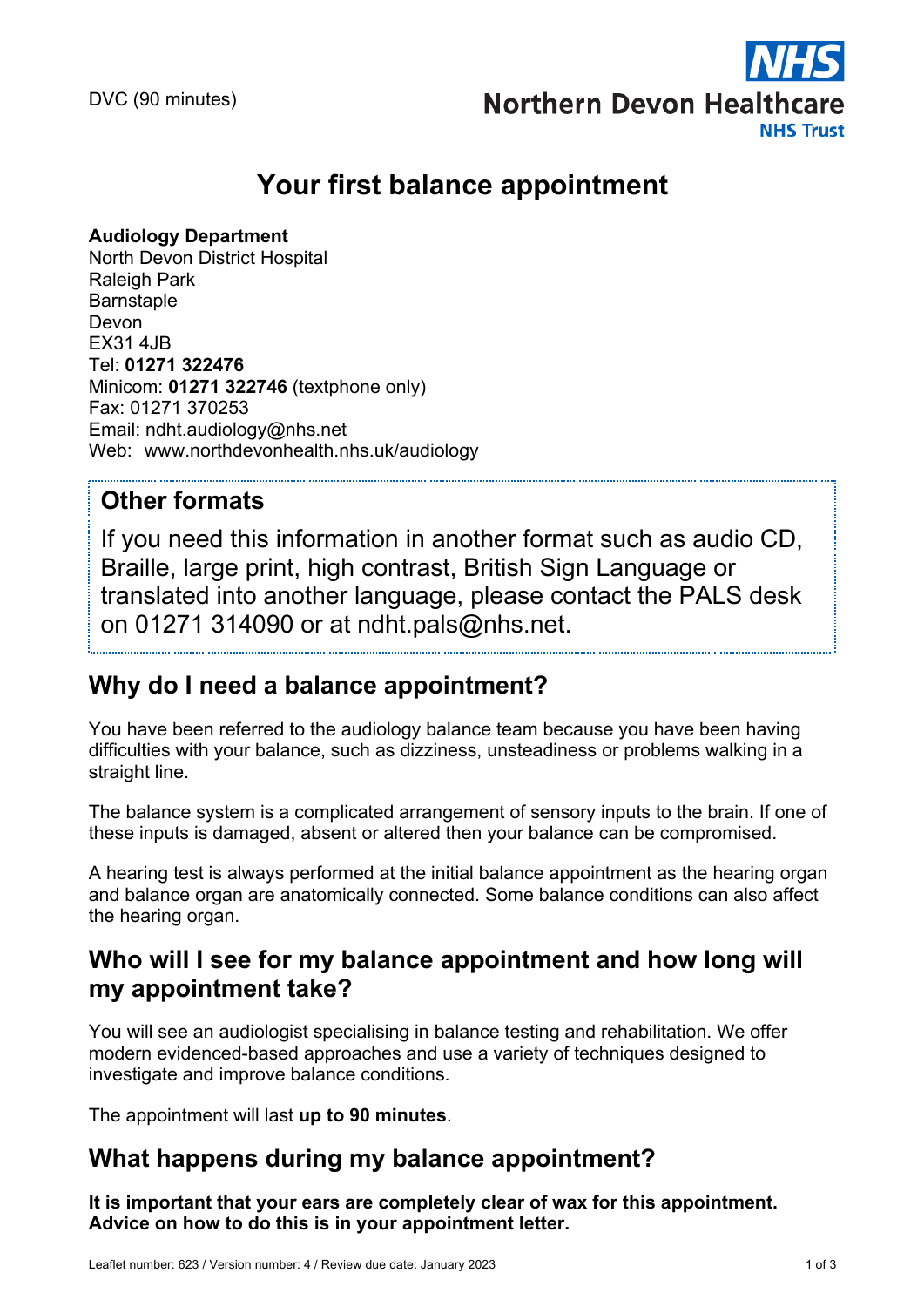#### **If you have any questions during the appointment, please ask at any point.**

The audiologist will take a detailed history about the problems you are experiencing with your balance and complete a thorough hearing and balance assessment. You can expect to be asked some detailed questions which will help us to build a picture of the impact that your balance difficulties are having on your life. Questions you may be asked include:

- How long have you been experiencing this problem?
- Is it continuous, intermittent or comes in attacks?
- Do you know of any triggers that cause you to experience imbalance?
- How long do you feel your balance problem lasts for?
- Did it come on suddenly?
- Are there other symptoms associated with the imbalance?
- What coping strategies do you already use?
- What are your concerns about it?

We will then perform an examination of your ears and a hearing test. The audiologist will then explain the results of the hearing test and the balance assessment and will start to form an idea of the cause of the balance problems. In most cases they will be able to discuss treatments that should address the balance problem. Usually the treatment plans for balance problems involve physical exercises that treat the specific condition. Although this may seem strange at first, the audiologist will explain the reasons for these and the evidence that supports these treatment methods.

#### **As you may be offered a treatment exercise on the day, which can make you feel off balance, it is advised that you bring someone with you or arrange to be picked up following your appointment.**

The audiologist will also address any other symptoms that you might have mentioned during the appointment. If the hearing test picked up any signs of hearing loss, the Audiologist may also discuss hearing aids and a separate appointment can be arranged if this is something you wish to pursue.

If further tests are needed for the identification of your particular balance problem, this will be explained to you and the appropriate appointment arranged. This can involve a referral to an Ear, Nose and Throat (ENT) consultant, the Complex Care Teamor for an MRI scan. The audiologist will explain the reasoning behind this in detail and what this will involve.

### **Do I receive any follow up care?**

Depending on the type of balance problems, you will either be seen again by the balance audiologist either four or six weeks following your initial appointment, or receive a telephone follow-up. The purpose of this follow-up appointment is to monitor the success of the initial treatment plan, address any residual concerns you might have about your balance and adapt the strategies if necessary.

When you no longer require support or your balance problem is resolved, we will either discharge you or if you have hearing aids, we will review your hearing after five years.